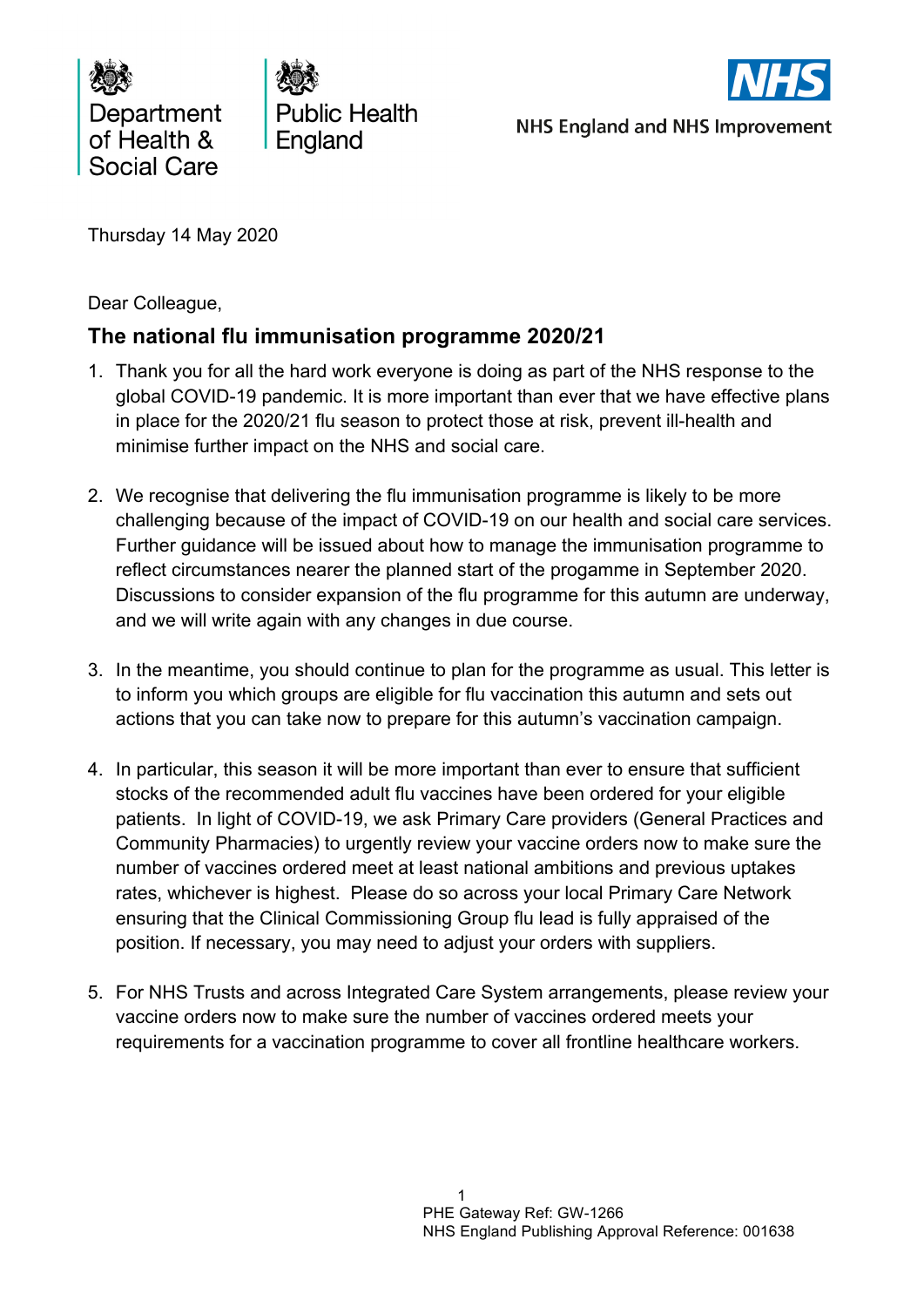## **Eligibility**

- 6. In 2020/21 groups eligible for the NHS funded flu vaccination programme are the same as last year, although this may change if the programme is expanded, and include:
	- all children aged two to ten (but not eleven years or older) on 31 August 2020
	- those aged six months to under 65 years in clinical risk groups
	- pregnant women
	- those aged 65 years and over
	- those in long-stay residential care homes
	- carers
	- close contacts of immunocompromised individuals
	- health and social care staff employed by a registered residential care/nursing home, registered domiciliary care provider, or a voluntary managed hospice provider.
- 7. We expect universal vaccination of health and care workers and further guidance will be published in due course.

## Prioritising flu vaccine uptake

- 8. Flu vaccination is one of the most effective interventions we have to reduce pressure on the health and social care system this winter. We are currently seeing the impact of COVID-19 on the NHS and social care, and this coming winter we may be faced with co-circulation of COVID-19 and flu. We understand that planning this year is more challenging with the uncertainties of staff absences, and how long policies around social distancing and school closures will remain in place. However, it is more important than ever to make every effort to deliver flu vaccination.
- 9. Those most at risk from flu are also most vulnerable to COVID-19. We must do all we can to help protect them this winter. We anticipate that concerns about COVID-19 may increase demand for flu vaccination in all groups this year, and some in at risk groups may have concerns about maintaining social distancing when being given the vaccine.
- 10.All those eligible should be given flu vaccination as soon as possible so that individuals are protected when flu begins to circulate. Providers should aim to schedule their immunisation services to match vaccine supply, usually from September, and complete vaccination by the end of November, where possible.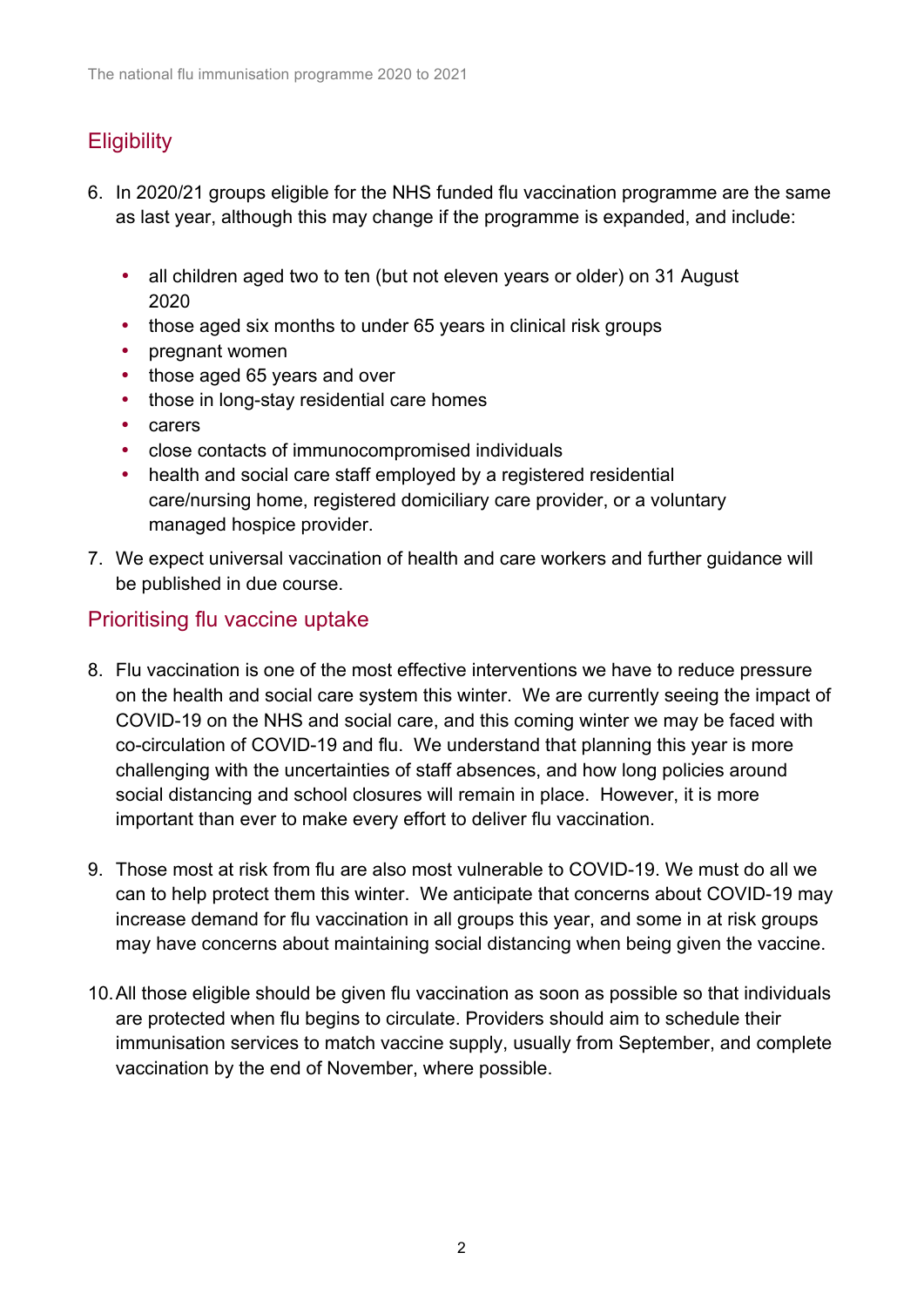## Service specifications

- 11.The Directed Enhanced Service (DES) specification for seasonal influenza and pneumococcal immunisation sets out all eligible groups for vaccination (apart from those aged two and three on 31 August 2020). It includes eligible frontline health and care workers working in residential care and nursing homes, domiciliary care providers and the voluntary managed hospice sector. The DES can be found at: www.england.nhs.uk/gp/investment/gp-contract/
- 12.There is a separate Enhanced Service (ES) specification for the childhood seasonal influenza vaccination programme, covering the vaccination of children aged two and three years on 31 August 2020. The ES can be found at: www.england.nhs.uk/gp/investment/gp-contract/
- 13.General practices are reminded that both the DES and ES specifications require a proactive call and recall system to contact all at risk patients. Various methods for this should be considered such as letter, email, phone call, text or social media and during face to face interactions if the opportunity arises, to encourage people to attend for their vaccination.
- 14.GP practices should also proactively call two and three year olds. This year the national Childhood Health Information System (CHIS) service specification has been revised to include issuing an early communication to advise parents/carers of all eligible two and three years olds that they should access the flu vaccination from their GP practice. These communications are designed to support local call and recall initiatives. It is important that all children are given early protection through the flu vaccine, and GP practices should aim to complete flu vaccination by the end of November at the latest.
- 15.Community pharmacies offering a flu vaccination service for adults will be required to do so in accordance with the Community Pharmacy Seasonal Influenza Vaccination Advanced service specification for 2020/21 which will be published at: www.england.nhs.uk/publication/community-pharmacy-seasonal-influenza-vaccineservice/
- 16.Planning for the school age programme should continue in the context of the current constraints of school closures and staff redeployment. The school age immunisation service specification has a requirement that, to provide early protection, the provider will complete the flu vaccination as early as possible after the flu vaccine becomes available and at the latest by 15 December for all eligible children. School aged vaccination services must actively invite 100% of eligible children. Providers will be required, if asked, to demonstrate that such an offer has been made.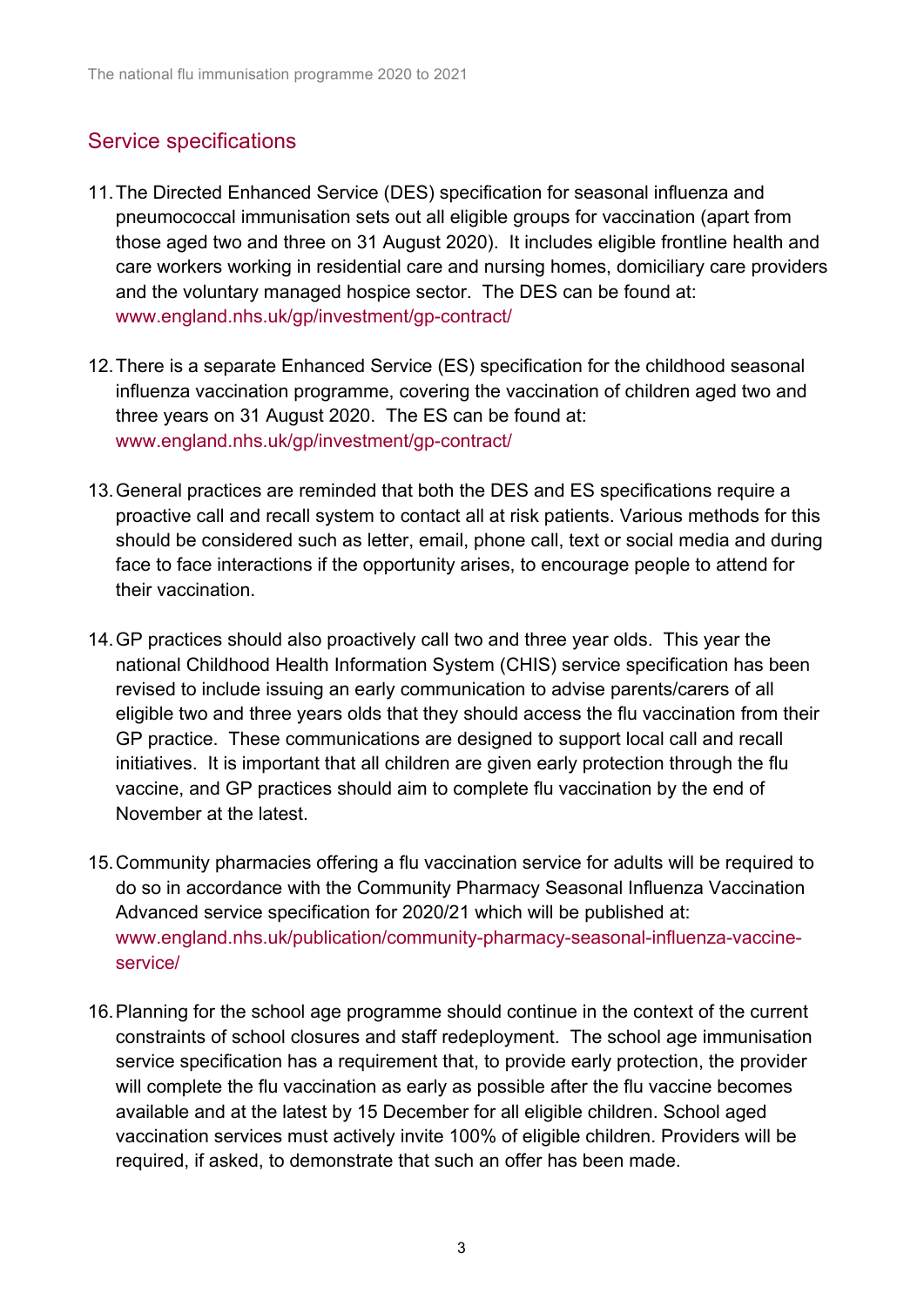## Recommended vaccines for the national flu immunisation programme

- 17.Flu viruses change continuously and the World Health Organization (WHO) monitors the epidemiology of flu viruses throughout the world making recommendations about the strains to be included in vaccines. For further information on the strains for 2020/21 see the WHO website: www.who.int/influenza/vaccines/virus/recommendations/2020- 21\_north/en/
- 18.Providers should ensure that they have ordered adequate supplies of the recommended vaccines for their different patient groups, as set out in the letter from NHS England in December 2019: www.england.nhs.uk/wp-content/uploads/2019/12/NHS-England-JCVI-advce-and-NHS-reimbursement-flu-vaccine-2020-21.pdf

19.In summary these are:

- for those aged 65 and over the adjuvanted trivalent influenza vaccine (aTIV) (with the cell-based quadrivalent influenza vaccine (QIVc) offered if aTIV is unavailable)
- for under-65s at risk, including pregnant women, offer QIVc or, as an alternative, the egg-grown quadrivalent influenza vaccine (QIVe)
- 20.The live attenuated influenza vaccine (LAIV) for children should be ordered through ImmForm from centrally purchased supplies and QIVe will be available to order for children in at risk groups aged less than 9 years old who are contraindicated to receive LAIV, in accordance with the letter referred to in paragraph 18. See: www.immform.dh.gov.uk
- 21.Children in at risk groups who are contraindicated to LAIV aged 9 years and over who access the vaccine through general practice should ideally be offered the QIVc from the practice's locally procured vaccine stocks. GP practices offering QIVc to these children will be reimbursed by NHS England and NHS Improvement (NHSE/I). Where QIVc vaccine is unavailable, practices can either offer QIVe ordered through ImmForm from centrally purchased supplies (which will not be reimbursed), or their own locally procured QIVe which will be reimbursed by NHSE/I.
- 22.The DES and ES specifications state that in order for practices to receive payment for administration and reimbursement of vaccine they will need to use the specific flu vaccines recommended in the NHSEI guidance.
- 23.The Community Pharmacy Seasonal Influenza Vaccination Advanced Service specification sets out the requirements under which community pharmacies may provide flu vaccinations to eligible adult patients, including detailing the specific flu vaccines which are recommended by NHSE and are reimbursable under this service.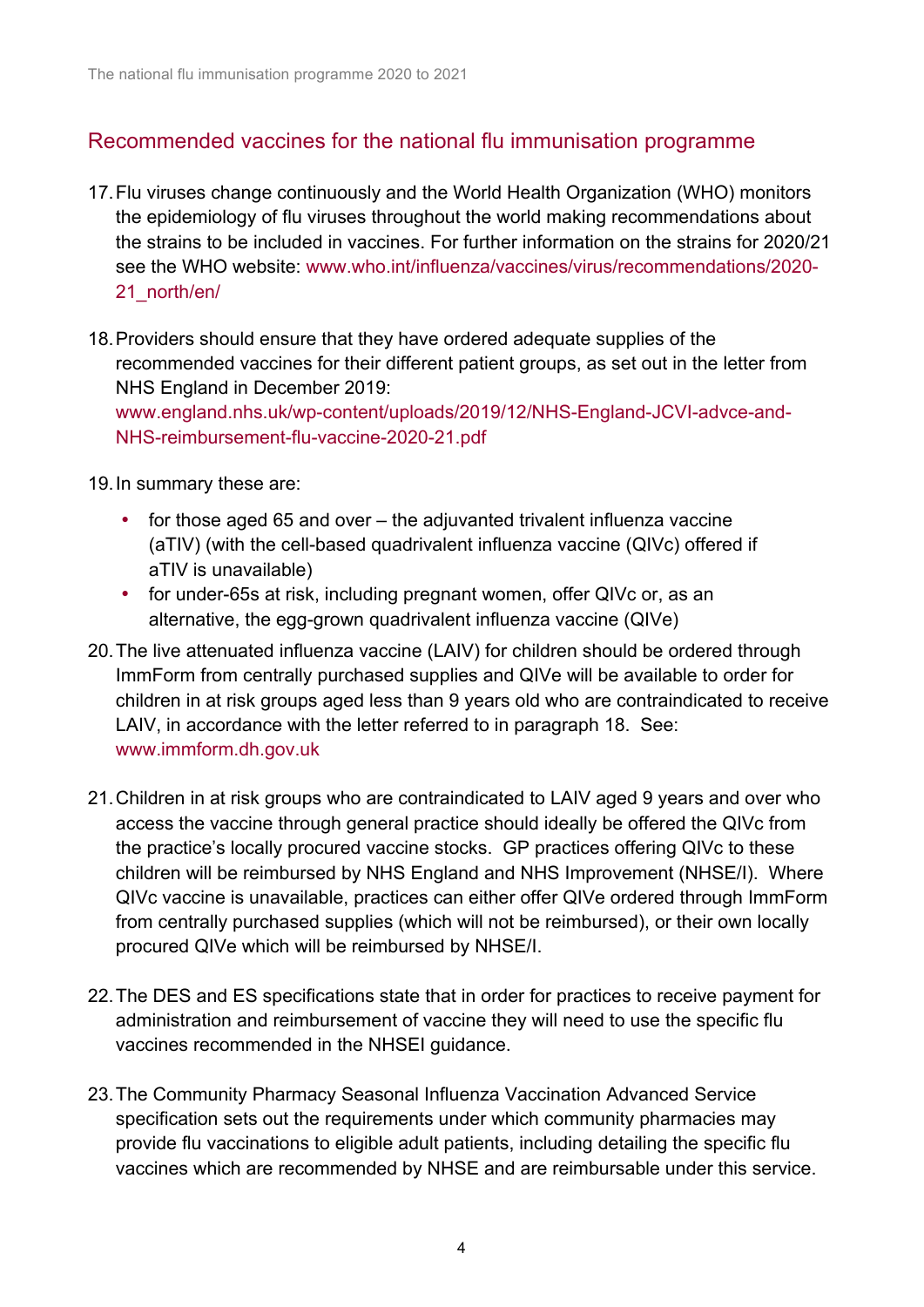### Information and training resources for health professionals and PGDs

- 24.Healthcare practitioners should refer to the influenza chapter in 'Immunisation against infectious disease' (the "Green Book") for further detail about clinical risk groups advised to receive flu immunisation and advice on contraindications and precautions for the flu vaccines. This can be found at: www.gov.uk/government/collections/immunisation-against-infectious-disease-thegreen-book
- 25.Information for healthcare practitioners about the childhood flu programme and the inactivated flu vaccines, and links to training slide sets and flu e-learning programme will be available from: www.gov.uk/government/collections/annual-flu-programme and www.e-lfh.org.uk/programmes/flu-immunisation/
- 26.PHE will develop PGDs that will be available prior to commencement of the programme from: www.gov.uk/government/collections/immunisation-patient-group-direction-pgd and www.england.nhs.uk/publication/community-pharmacy-seasonal-influenzavaccine-service/

#### Conclusion

27.We would like to take this opportunity to thank you all for your hard work in delivering the flu immunisation programme. Your continued efforts mean that we have some of the best flu vaccine uptake rates in Europe. This winter, more than ever, it is going to be a key intervention to reduce pressure on the NHS and social care.

28.We thank you for all your hard work in the most challenging of circumstances.

Yours sincerely,

the

Prof Chris Whitty **Prof Yvonne Doyle** Prof Stephen Powis Chief Medical Officer **Public Health England** NHS England & NHS & Department of Medical Director & Improvement, National Health & Social Care Director for Health Medical Director Chief Scientific Adviser Protection

Myvenne Doyle.

- 164.

Any enquiries regarding this publication should be sent to: immunisation@phe.gov.uk For operational immunisation queries, providers should contact their local screening and immunisation team.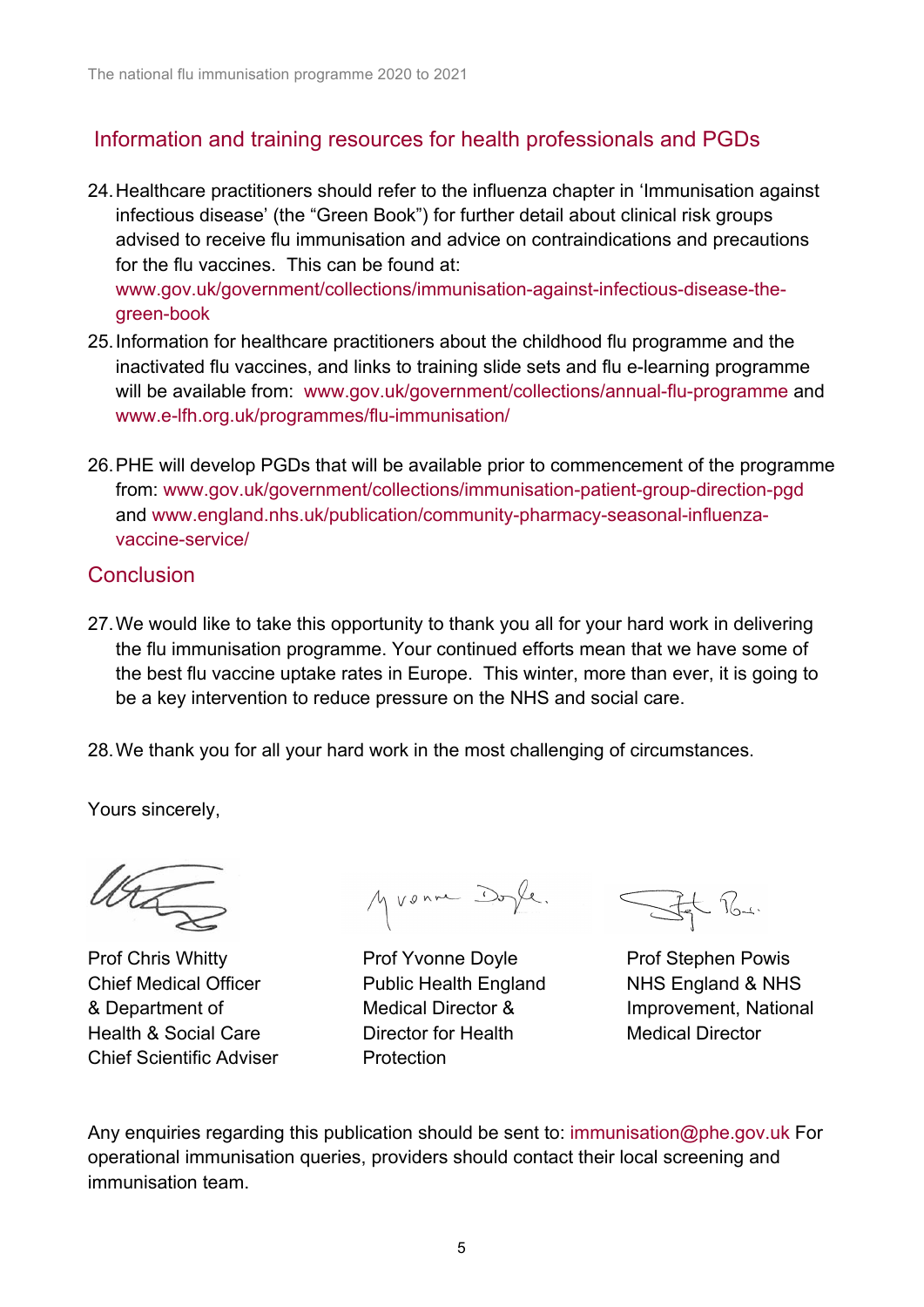## Distribution list

General practices Community pharmacies Clinical commissioning groups clinical leaders Clinical commissioning groups accountable officers General Practitioners Committee NHS England & NHS Improvement regional directors NHS England & NHS Improvement regional directors of commissioning NHS England & NHS Improvement regional directors of primary care & public health NHS England & NHS Improvement heads of public health NHS England & NHS Improvement heads of primary care Sustainability and Transformation Partnership (STP) leads PHE centre directors PHE Screening and immunisation leads NHS foundation trusts chief executives NHS trusts chief executives Heads of nursing of NHS trusts Heads of midwifery of NHS trusts Chief pharmacists of NHS trusts Chief pharmacists of NHS Foundation trusts Directors of public health Local authority chief executives Chairs of health and wellbeing boards

#### **For information:**

Allied Health Professionals Federation Community Practitioners and Health Visitors Association Nursing and Midwifery Council Royal College of Midwives Royal College of Nursing Academy of Medical Royal Colleges Royal College of Anaesthetists Royal College of Physicians Royal College of Surgeons Royal College of Obstetricians and Gynaecologists Royal College of General Practitioners College of Emergency Medicine Faculty of Occupational Medicine Royal College of Pathologists Royal College of Ophthalmologists Royal College of Paediatrics and Child Health British Medical Association Royal Pharmaceutical Society Association of Pharmacy Technicians UK Company Chemist's Association

National Pharmacy Association

Pharmaceutical Services Negotiating **Committee** Local Government Association Association of Directors of Adult Social Services Council of Deans of Health General Medical Council General Pharmaceutical Council Faculty of Public Health Association of Independent Multiple **Pharmacies** UK Homecare Association (UKHCA) Skills for Care Association of Directors of Adult Social **Services** Care Association Alliance Care Provider Alliance Hospice UK Voluntary Organisations Disability Group National Care Forum (NCF) National Care Association (NCA) Care England ADASS (Association of Directors of Adult Social Services) Local Government Association Unison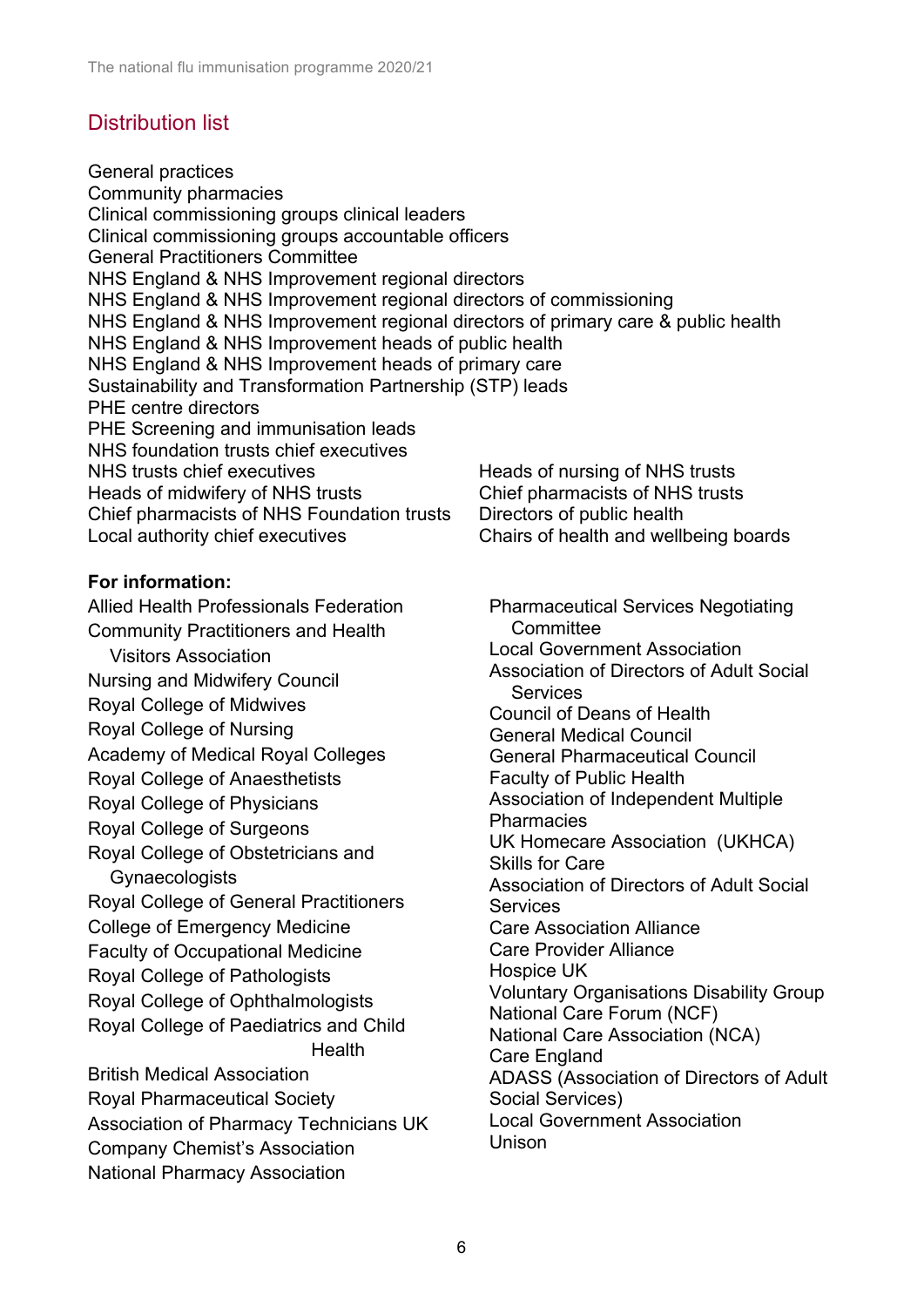# Summary table of which influenza vaccines to offer

| <b>Eligible group</b>                                                                                                        | <b>Type of flu vaccine</b>                                                                                                                                                                                                                                                                                                                                                                                                                                                                                          |  |  |  |  |
|------------------------------------------------------------------------------------------------------------------------------|---------------------------------------------------------------------------------------------------------------------------------------------------------------------------------------------------------------------------------------------------------------------------------------------------------------------------------------------------------------------------------------------------------------------------------------------------------------------------------------------------------------------|--|--|--|--|
| At risk children<br>aged from 6<br>months to less<br>than 2 years                                                            | Offer QIVe.<br>LAIV and QIVc are not licenced for children under 2 years of age.                                                                                                                                                                                                                                                                                                                                                                                                                                    |  |  |  |  |
| At risk children<br>aged 2 to under 18<br>years                                                                              | <b>Offer LAIV</b><br>If LAIV is contraindicated offer:<br>QIVe to children less than 9 years of age.<br>$\bullet$<br>QIVc should ideally be offered to children aged 9 years and<br>$\bullet$<br>over who access the vaccine through general practice. Where<br>QIVc vaccine is unavailable, GPs should offer QIVe.<br>It is acceptable to offer only QIVe to the small number of<br>$\bullet$<br>children contraindicated to receive LAIV aged 9 years and over<br>who are vaccinated in a primary school setting. |  |  |  |  |
| Aged 2 and 3 years<br>on 31 August 2020<br>All primary school<br>aged children<br>(aged 4 to 10 on 31<br><b>August 2020)</b> | Offer LAIV<br>If child is in a clinical risk group and is contraindicated to LAIV (or it is<br>otherwise unsuitable) offer inactivated influenza vaccine (see above).                                                                                                                                                                                                                                                                                                                                               |  |  |  |  |
| At risk adults (aged<br>18 to 64), including<br>pregnant women                                                               | Offer:<br>QIVc<br>$\bullet$<br>QIVe (as an alternative to QIVc)<br>$\bullet$                                                                                                                                                                                                                                                                                                                                                                                                                                        |  |  |  |  |
| Those aged 65<br>years and over                                                                                              | Offer:<br>aTIV* should be offered as it is considered to be more effective than<br>standard dose non-adjuvanted trivalent and egg-based quadrivalent<br>influenza vaccines.<br>QIVc is suitable for use in this age group if aTIV is not available.<br>* It is recommended that those who become 65 before 31 March 2021 are<br>offered aTIV 'off-label'.                                                                                                                                                           |  |  |  |  |